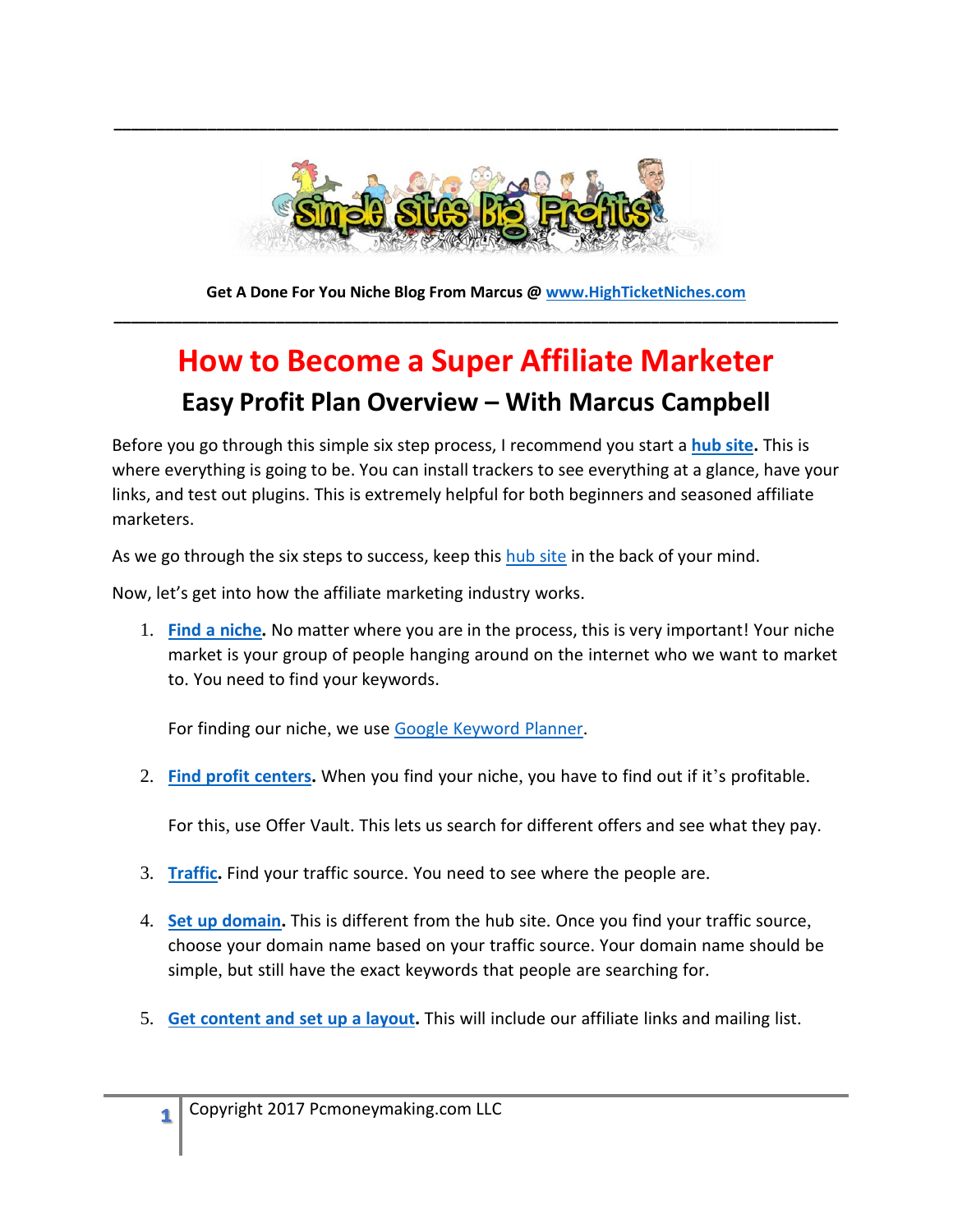

**\_\_\_\_\_\_\_\_\_\_\_\_\_\_\_\_\_\_\_\_\_\_\_\_\_\_\_\_\_\_\_\_\_\_\_\_\_\_\_\_\_\_\_\_\_\_\_\_\_\_\_\_\_\_\_\_\_\_\_\_\_\_\_\_\_\_\_\_\_\_\_\_\_\_\_\_\_\_\_\_\_\_\_\_\_**

### **Get A Done For You Niche Blog From Marcus @ [www.HighTicketNiches.com](http://www.highticketniches.com/)  \_\_\_\_\_\_\_\_\_\_\_\_\_\_\_\_\_\_\_\_\_\_\_\_\_\_\_\_\_\_\_\_\_\_\_\_\_\_\_\_\_\_\_\_\_\_\_\_\_\_\_\_\_\_\_\_\_\_\_\_\_\_\_\_\_\_\_\_\_\_\_\_\_\_\_\_\_\_\_\_\_\_\_\_\_**

6. **[Run](http://simplesitesbigprofits.com/?p=1254) a test.** This will show you if you will make money. If you've set up your hub site, affiliates will give you coupons for your traffic.

Your test will let you see how many people opted in, how many clicked links, how many left, how many interacted, and what you made.

This is an overview to the [Simple Sites course.](http://www.simplesitesbigprofits.com/download.php) We'll show you how to get content, how to get plugins, how to help you build your list, tracking, how to run your test, and help you make money.

We'll also show you how to get accepted to affiliate networks, which affiliate networks to use, how structure your links, your banners, and how to get people to do the things that make you money.

#### **This is your simple six step process to success.**

To get access to the Simple Sites course, head to [www.SimpleSitesBonus.com.](http://www.simplesitesbonus.com/)

If you feel overwhelmed, take a break and ask for help. I can go through with you and help you. I can make sure that everything works.

If you want to take the guess work out of finding niches, you can get a "done-for-you" niche. I can set this up for you—you just have to tweak it with your affiliate links and run the test on traffic. If this is for you, head over to [www.HighTicketNiches.com](http://www.highticketniches.com/)